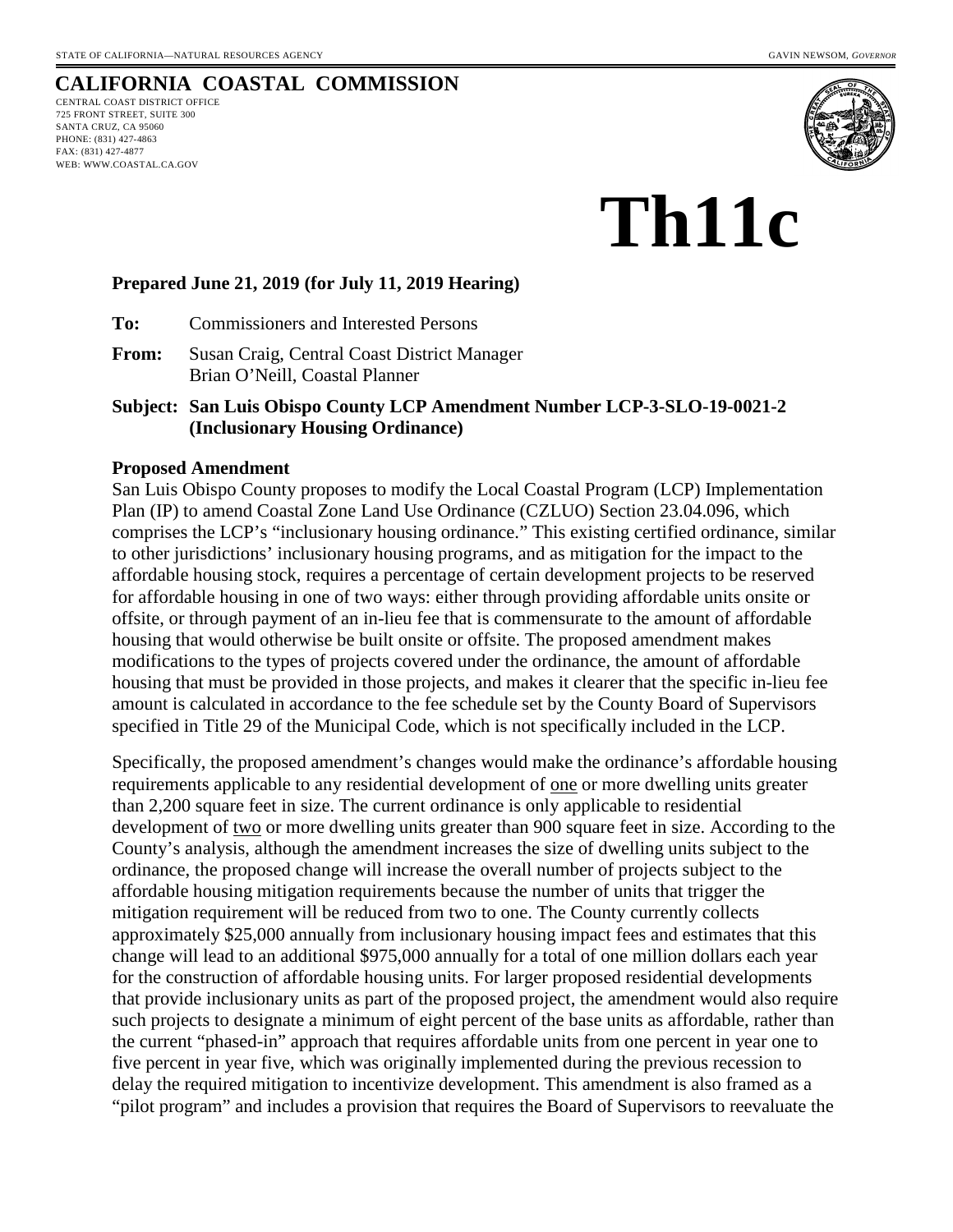program in three years. The County is currently exploring broad-based funding options, such as a general tax or bond measure, which could potentially provide enough affordable housing funding to eliminate the need for project-based mitigation funding. Should the County implement a broad-based funding mechanism and seek to eliminate project-based mitigation requirements in the future, an LCP amendment would be required to do so, including if the proposal were to eliminate the above-described affordable housing mitigation requirements specified in the inclusionary housing ordinance of the CZLUO. And finally, the proposed ordinance provides additional references to the affordable housing in-lieu fee schedule specified in Title 29. Both the existing certified ordinance and the proposed changes allow for the payment of an in-lieu fee instead of building the units on- or offsite. The fee amount must be commensurate with building an equivalent amount of affordable housing units, but the specific dollar amount, which may vary from time to time depending on labor and construction costs and market conditions, is set by the Board of Supervisors. See **Exhibit 1** for the proposed amendment text.

## **Minor LCP Amendment Determination**

Pursuant to Title 14 of California Code of Regulations (CCR) Section 13555, the Executive Director may determine that a proposed LCP amendment is "minor." 14 CCR Section 13554 defines minor LCP amendments. Among other things, minor LCP amendments include:

*14 CCR Section 13554(a). Changes in wording which make the use as designated in the zoning ordinances, zoning district maps or other implementing actions more specific and which do not change the kind, location, intensity, or density of use and which are found by the Executive Director of the Commission or the Commission to be consistent with the land use plan as certified by the Commission.* 

If the Executive Director determines that an amendment is minor, that determination must be reported to the Commission. If one-third or more of the appointed members of the Commission request that it be processed as a regular LCP amendment, then the amendment shall be set for a future public hearing; if less than one-third of the appointed members of the Commission object to the minor LCP amendment determination, then the amendment is deemed approved and it becomes a certified part of the LCP.

## **The purpose of this notice is to advise interested parties of the Executive Director's determination that the proposed LCP amendment is minor.**

The proposed LCP amendment relates solely to the affordable housing mitigation that certain types of development must provide, including expanding the umbrella of projects subject to such requirements and the level of mitigation that must be provided. According to the County's analysis, the proposed changes will increase the number of projects subject to affordable housing mitigation requirements and will lead to an estimated \$975,000 in additional affordable housing mitigation funds (one million dollars total when added to the \$25,000 in affordable housing mitigation funds already generated annually), on an annual basis. And the County indicates this is a beginning step in better regulating and providing for affordable housing, and is in the process of further evaluation of other future programs. These programs will be submitted to the Commission for inclusion in the LCP in the future. As such, the proposal is a first step in this process that strengthens the affordable housing provisions of the LCP by increasing the number of projects subject to affordable housing mitigation and does not change the kind, location, intensity, or density of use of land for development which is subject to the proposed LCP